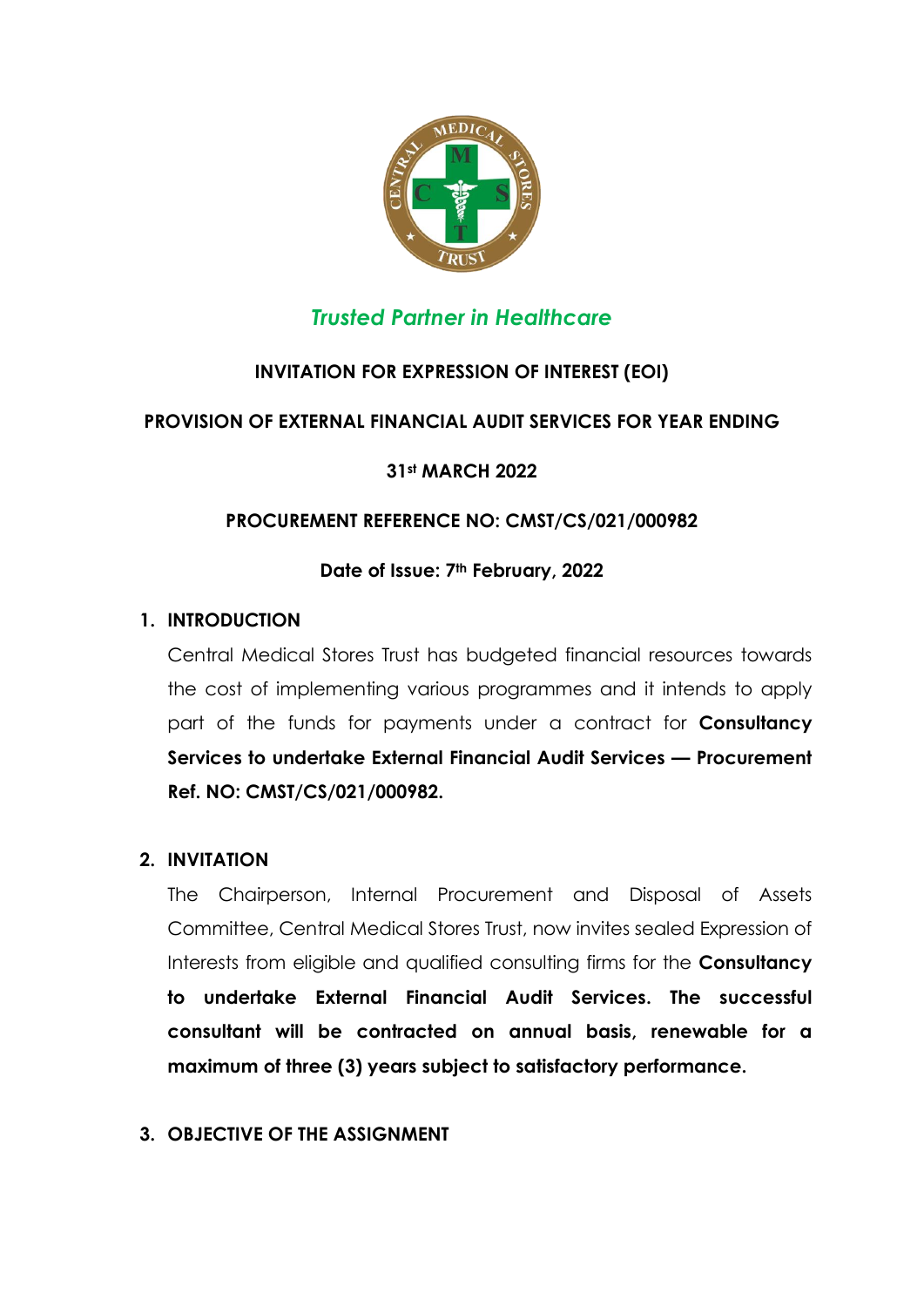The objective of the Audit is to enable the auditors express an independent professional opinion on the Financial Statements of the Central Medical Stores Trust and ensuring that the funds have been used for intended purposes for the years ending 31st March 2022, 2023 and 2024.

#### **4. SCOPE OF THE AUDIT**

The External Financial Audit will cover 100% transactions implemented by the Central Medical Stores Trust. The Central Medical Stores Trust units covered by the audit are Headquarters and three (3) Regional Medicals Stores — Blantyre in the Southern Region, Lilongwe in Central Region and Mzuzu in the Northern Region.

#### **5. EVALUATION OF EXPRESSIONS OF INTEREST (EOI)**

Interested internationally-recognized financial audit firms should have the following:

- i. A team of financial audit experts with hands-on experience in financial auditing assignments in the Sub-Saharan region. The team leader should possess a minimum qualification of a Bachelor's Degree in Finance or related disciplines and should be a full member of ACCA or CIMA or ICAM or member of other equivalent professional bodies. The team leader should also have at least ten (10) years' experience in auditing public funds and donor funded projects/programs.
- ii. The consultant should be a firm with a good track record in auditing public funds and donor funded projects/programs and should have a combination of international and local financial audit experts with experience in developing countries such as Malawi.
- iii. Proposed key financial experts should have a minimum of a Bachelor's Degree plus membership with ACCA or CIMA or ICAM or other equivalent international professional bodies, with at least 7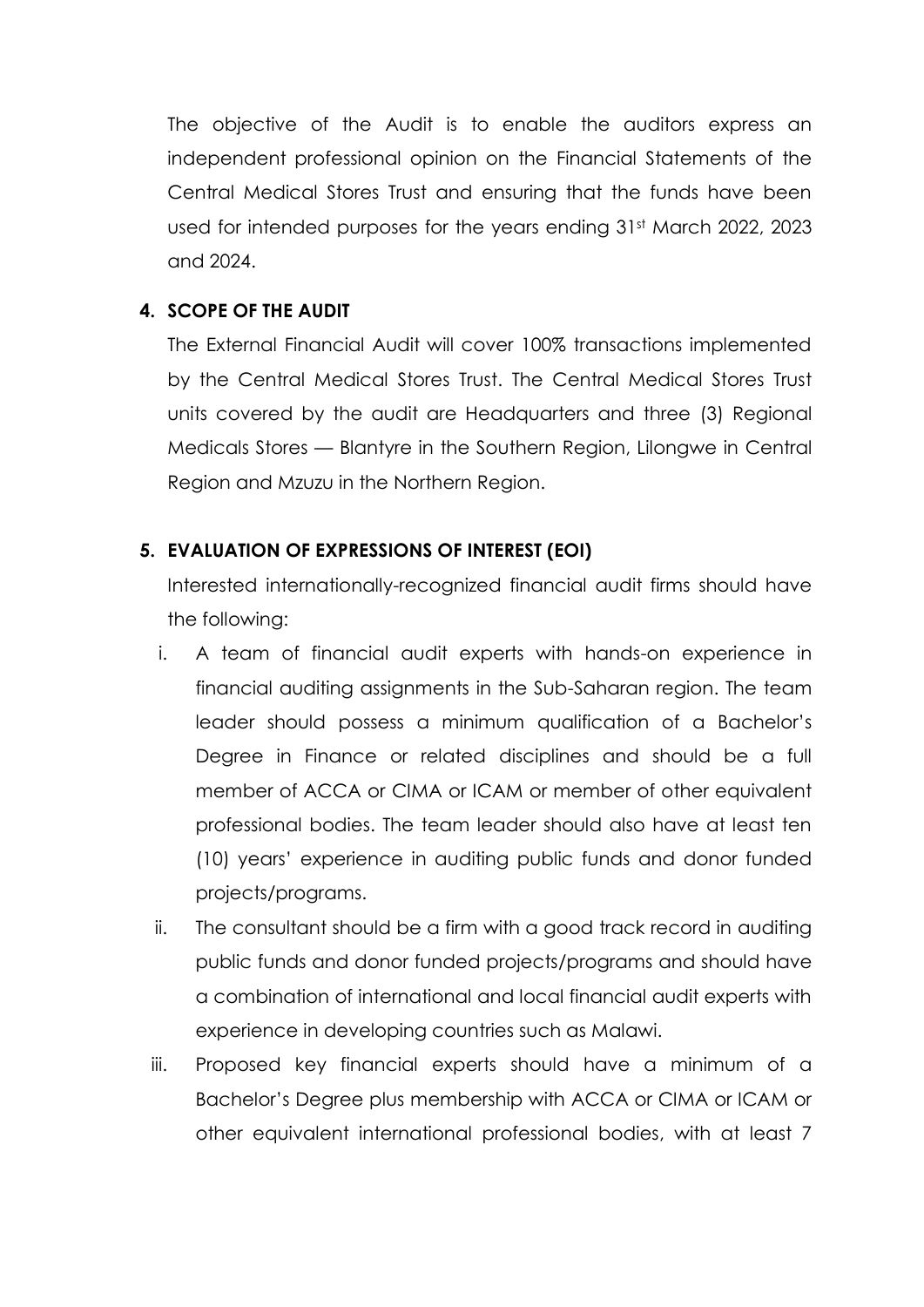years' experience in auditing public funds and donor funded projects.

- iv. Valid registration with relevant professional associations or bodies i.e. ICAM is a must.
- v. The firm must be accredited by the National Audit Office.
- vi. Valid business registration certificate and MRA tax clearance certificate

#### **6. EVALUATION OF SUBMITTED EXPRESSIONS OF INTEREST (EOI)**

- i. Central Medical Stores Trust will evaluate the expression of interests on a pass or fail basis and up to six (6) qualified consultancy firms shall be shortlisted to submit both technical and financial proposals.
- ii. A consultancy firm will be selected in accordance with the procedures set out in the Malawi Public Procurement Act (2003) and Public Regulations (2004).

#### **7. CALL FOR EXPRESSIONS OF INTEREST (EOI)**

Central Medical Stores Trust now invites expressions of Interest (EoI) from eligible Financial Audit Consultancy Firms to undertake annual financial audits for year 31st March 2022. The CMST will sign a contract for the first year i.e. for the year ended 31<sup>st</sup> March 2022 with the successful consultancy firm, which will be reviewed at the end of the assignment. Contract extensions to the second and third years will be subject to satisfactory performance in the preceding year.

#### **8. SUBMISSION OF EXPRESSIONS OF INTEREST**

Interested firms are therefore advised to submit their expressions of interest by 21st February, 2022 at 14:00 hours local Malawian time. The EOI should be deposited in the Tender Box located at the Reception, Ground Floor at Central Medical Stores Trust Headquarters, along